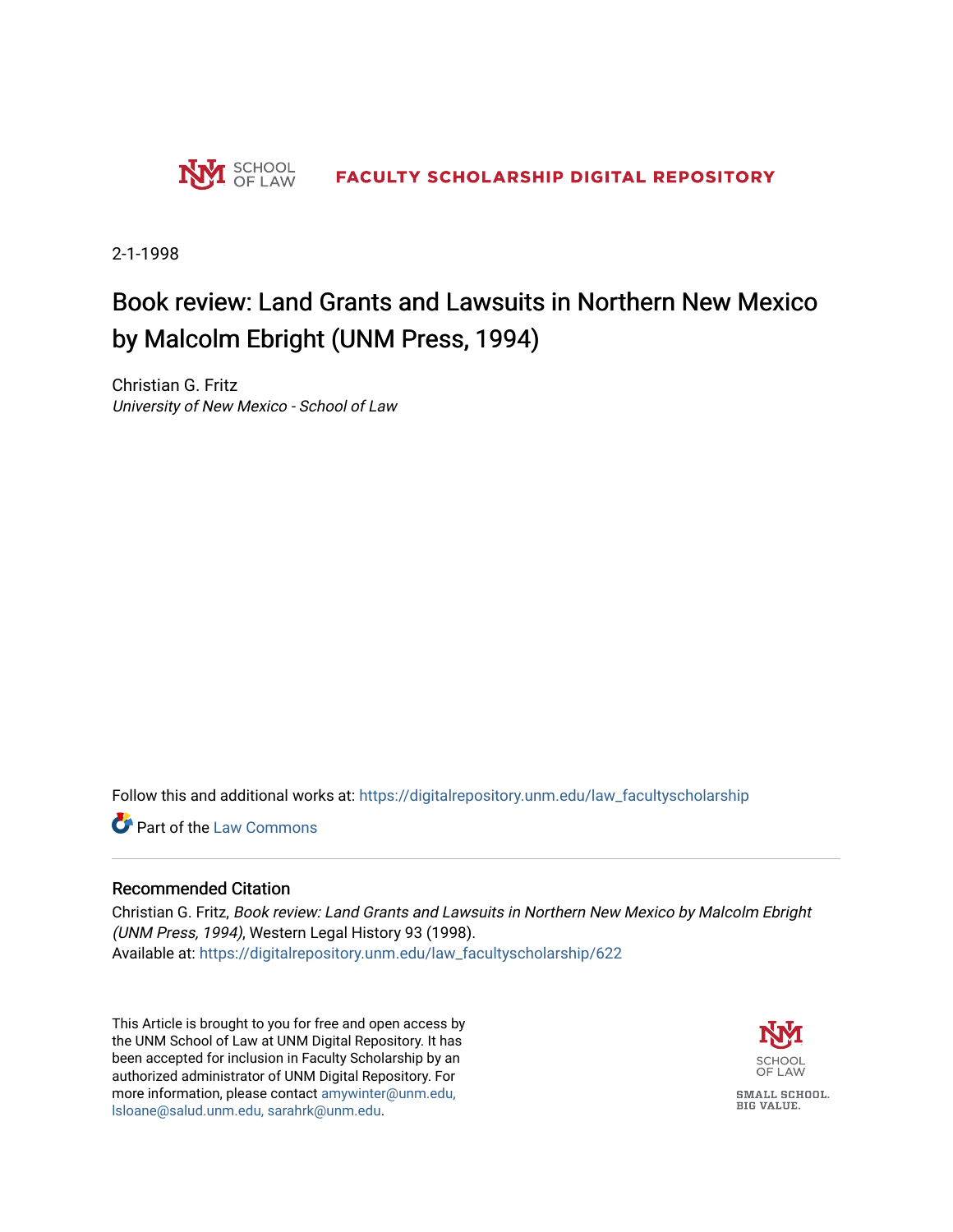*Land Grants and Lawsuits in Northern New Mexico,* **by** Malcolm Ebright. Albuquerque: University of New Mexico Press, 1994; **399 pp.,** illustrations, notes, bibliography, glossary, index; **\$27.50,** paper.

Malcolm Ebright's *Land Grants and Lawsuits in Northern New Mexico* contributes significantly to the history of private land grants in New Mexico. Having first established the broader legal and historical context, Ebright explores the subject through the disputes over five land grants. In these case studies Ebright seeks to explain how and why New Mexico Hispanics lost considerable land and water rights under the American legal system. He traces the history of the settlement of each selected land grant under the laws and customs of New Mexico prior to 1846 and then examines their adjudication **by** the United States.

The book's central theme is that an injustice was perpetrated **by** the United States on Hispanic land grant claimants. Ebright asserts that the **U.S.** Court of Private Land Claims rejected most of the land claims after misapplying the law. The crucial failure of the American courts, according to Ebright, was in not recognizing that the settlers on a community land grant possessed both communal rights—designed to remain inalienable-and rights to alienable, private lots. The court's disregard for this distinction led to erroneous legal decisions denying claims, as well as to practices (such as partition suits) that wrongfully converted community land into private property.

Ironically, the source of the book's strength is also its primary weakness. Ebright's strongest suit is the clarity of his argument and his systematic assembly of evidence supporting his conclusion of inequitable adjudication of these claims. The single-mindedness of his argument establishes his book as forensic or argumentative history. Ebright employs alternative arguments to advance his central conclusion (a time-honored technique in legal argumentation) and marshals evidence to buttress his claim that earlier courts committed reversible error. Ebright states his objective clearly: "It is necessary to acknowledge the error of earlier court decisions if there is to be any hope for justice in current litigation with the government (state or federal) concerning land and water rights in New Mexico" **(p.** 54). Indeed, **"[bly** documenting the unfairness and injustices that accompanied land loss in New Mexico, history can be made to bear witness to current policy and legal decisions" **(p. 272).**

There is nothing inherently wrong with forensic history; indeed, as legal historian John Phillip Reid has pointed out, it